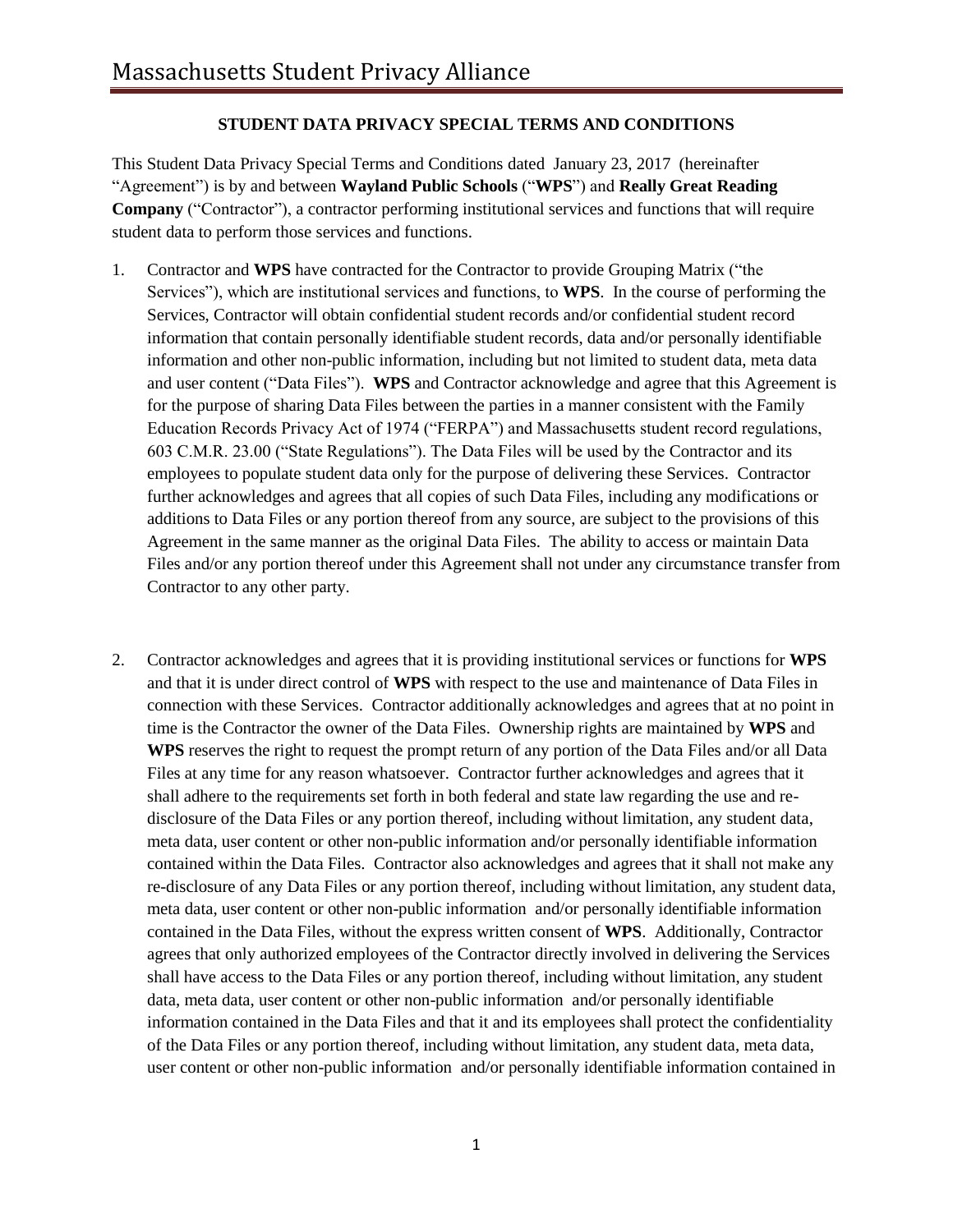the Data Files in such a way that parties other than officials of **WPS** and their authorized agents cannot identify any students.

- 3. Contractor also acknowledges and agrees to:
	- (i) use Data Files shared under this Agreement for no purpose other than in connection with and through the provision of the Services provided under this Agreement with **WPS**.
	- (ii) use reasonable methods, including but not limited to, appropriate technical, physical and administrative safeguards, that reflects technology best practices and is consistent with industry standards, to protect the Data Files and/or any portion thereof from re-disclosure that is created, sent, received, stored, processed or transmitted in connection with the Services under this Agreement while the Data Files and/or any portion thereof contained therein is both at rest and in transit. Contractor further acknowledges and agrees to conduct periodic risk assessments and remediate any identified security and privacy vulnerabilities in a timely manner.
	- (iii) not share the Data Files and/or any portion thereof received under this Agreement with any other entity without prior written approval from WPS and the prior written approval of the parent/guardian of the student or eligible student.
	- (iv) not copy, reproduce or transmit the Data Files and/or any portion thereof ,except as necessary to fulfill the Services.
	- (v) not re-disclose, transfer or sell the Data Files and/or any portion thereof.
	- (vi) not to use the Data Files and/or any portion thereof to market or otherwise advertise directly to students and/or their parents/guardians.
	- (vii) not to use the Data Files and/or any portion thereof to inform, influence or guide marketing or advertising efforts or to develop a profile of a student or group of students for any commercial or other purposes.
	- (viii) not to use the Data Files and/or any portion thereof contained therein for the development of commercial products or services.
	- (ix) not to mine the Data Files and/or any portion thereof for any purposes other than those agreed to by the parties. Contactor further acknowledges that data mining or scanning of user content for the purpose of advertising or marketing to students or their parents/guardians is expressly prohibited.
	- (x) notify the Director of Technology for WPS in writing within three (3) days of its determination that it has experienced a data breach, breach of security, privacy incident or unauthorized acquisition or use of any Data Files and/or any portion thereof contained therein. Contractor agrees that said notification shall include, to the extent feasible, the date or approximate dates of such incident and the nature thereof, the specific scope of said breach (i.e., what data was accessed, used, released or otherwise breached, including the names of individual students that were affected by said breach) and what actions or steps with respect to the incident that Contractor plans to take or has taken in response to said breach. Additionally, Contractor agrees to adhere to all requirements in the Massachusetts Data Breach law and in federal law with respect to a data breach related to the Data Files, including, when appropriate or required, the required responsibilities and procedures for notification and mitigation of any such data breach. Contractor further acknowledges and agrees to have a written incident response plan that reflects best practices and is consistent with industry standards and federal and state law for responding to a data breach, breach of security, privacy incident or unauthorized acquisition or use of Data Files or any portion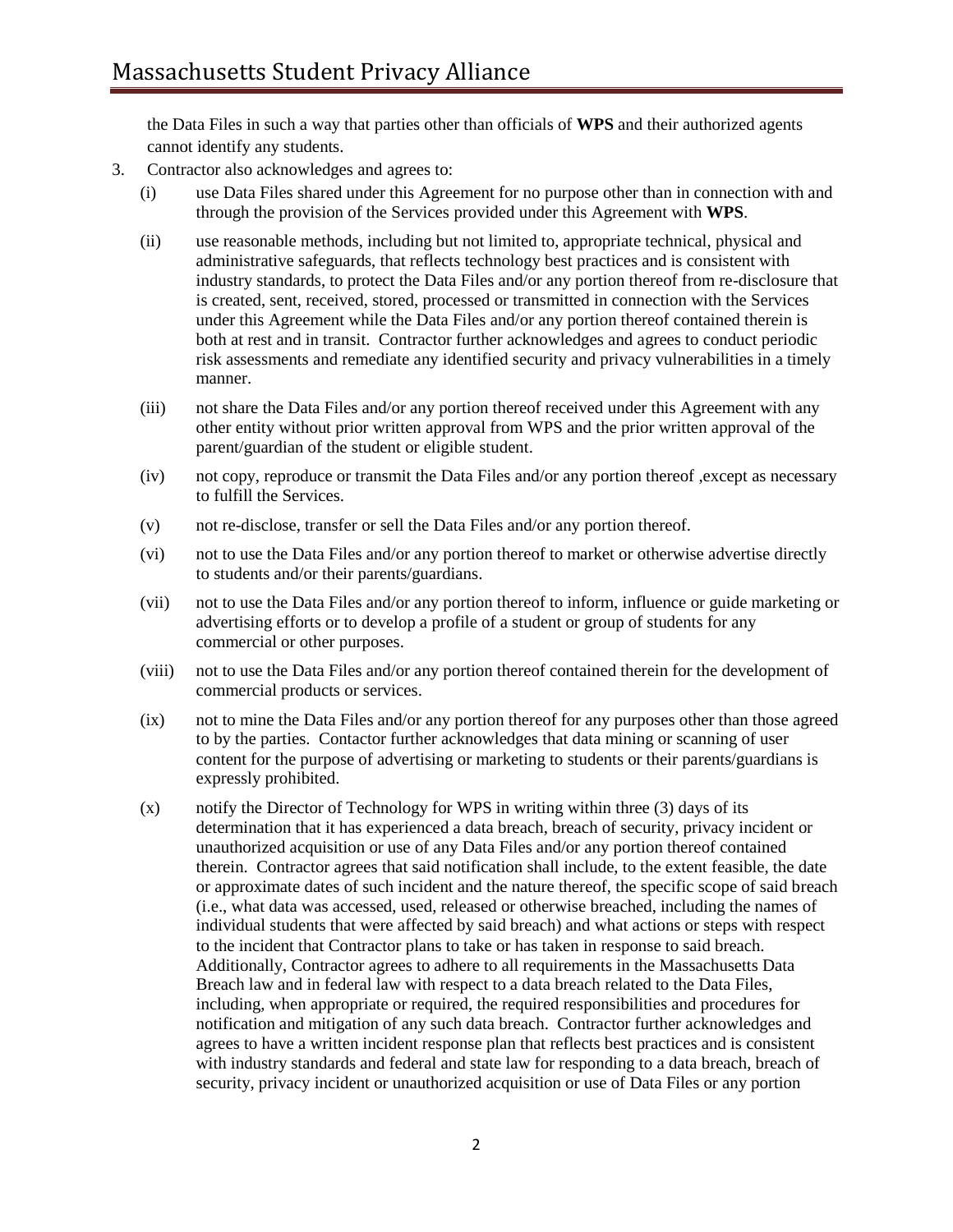thereof, including personally identifiable information and agrees to provide WPS, upon request, with a copy of said written incident response plan.

- (xi) not provide any Data Files or any portion thereof to any party ineligible to receive student records and/or student record data and information protected by FERPA and State Regulations or prohibited from receiving the Data Files or any portion thereof and/or any personally identifiable information from any entity under 34 CFR 99.31(a)(6)(iii).
- (xii) maintain backup copies, backed up at least daily, of Data Files in case of Contractor system failure or any other unforeseen event resulting in loss of Data Files or any portion thereof.
- (xiii) upon receipt of a request from WPS, immediately provide WPS with any specified portion of the Data Files within three (3) calendar days of receipt of said request.
- (xiv) upon receipt of a request from WPS, immediately begin the process of returning all Data Files over to WPS and subsequently erasing and/or otherwise destroying any Data Files, be it digital, archival or physical form, including without limitation any copies of the Data Files or any portions thereof that may reside in system backups, temporary files or other storage media and or are otherwise still in Contractor's possession and/or in the possession of any subcontractors, or agents to which the Contractor may have transferred Data Files or any portion thereof, in a manner consistent with technology best practices and industry standards for secure data disposal methods such that Contractor and/or any of its subcontractors or agents are no longer in possession of any student work belonging to WPS and to ensure that the Data Files cannot be recovered and are securely destroyed and to provide WPS with any and all Data Files in Contractor's possession, custody or control within seven (7) calendar days of receipt of said request. Contractor also will provide WPS with written certification, including an inventory of its Data Files destruction, and with written certification, including an inventory of all Data Files returned to WPS, within fifteen (15) days of its receipt of WPS request for destruction of Data Files.
- (xv) in the event of the Contractor's cessation of operations, promptly return all Data Files to WPS in an organized, manageable manner and subsequently erasing and/or otherwise destroying any Data Files, be it digital, archival or physical form, including without limitation any copies of the Data Files or any portions thereof that may reside in system backups, temporary files or other storage media and or are otherwise still in Contractor's possession and/or in the possession of any subcontractors, or agents to which the Contractor may have transferred Data Files or any portion thereof, in a manner consistent with technology best practice and industry standards for secure data disposal methods such that Contractor and/or any of its subcontractors or agents are no longer in possession of any student work belonging to WPS and to ensure that the Data Files cannot be recovered and are securely destroyed. Contractor also will provide WPS with written certification, including an inventory of its Data Files destruction, and with written certification, including an inventory of all Data Files returned to WPS, within fifteen (15) days of Contractor's cessation of operations.
- (xvi) not use, disclose, compile, transfer, sell the Data Files and/or any portion thereof to any third party or other entity or allow any other third party or other entity to use, disclose, compile, transfer or sell the Data Files and/or any portion thereof.
- (xvii) in the event of the Contractor and/or any of its subcontractors or agents to which the Contractor may have transferred Data Files or any portion thereof has technology or storage media that has failed and needs to be replaced or serviced, to ensure that all Data Files or any portions thereof that are contained therein are sanitized, erased and/or otherwise destroyed.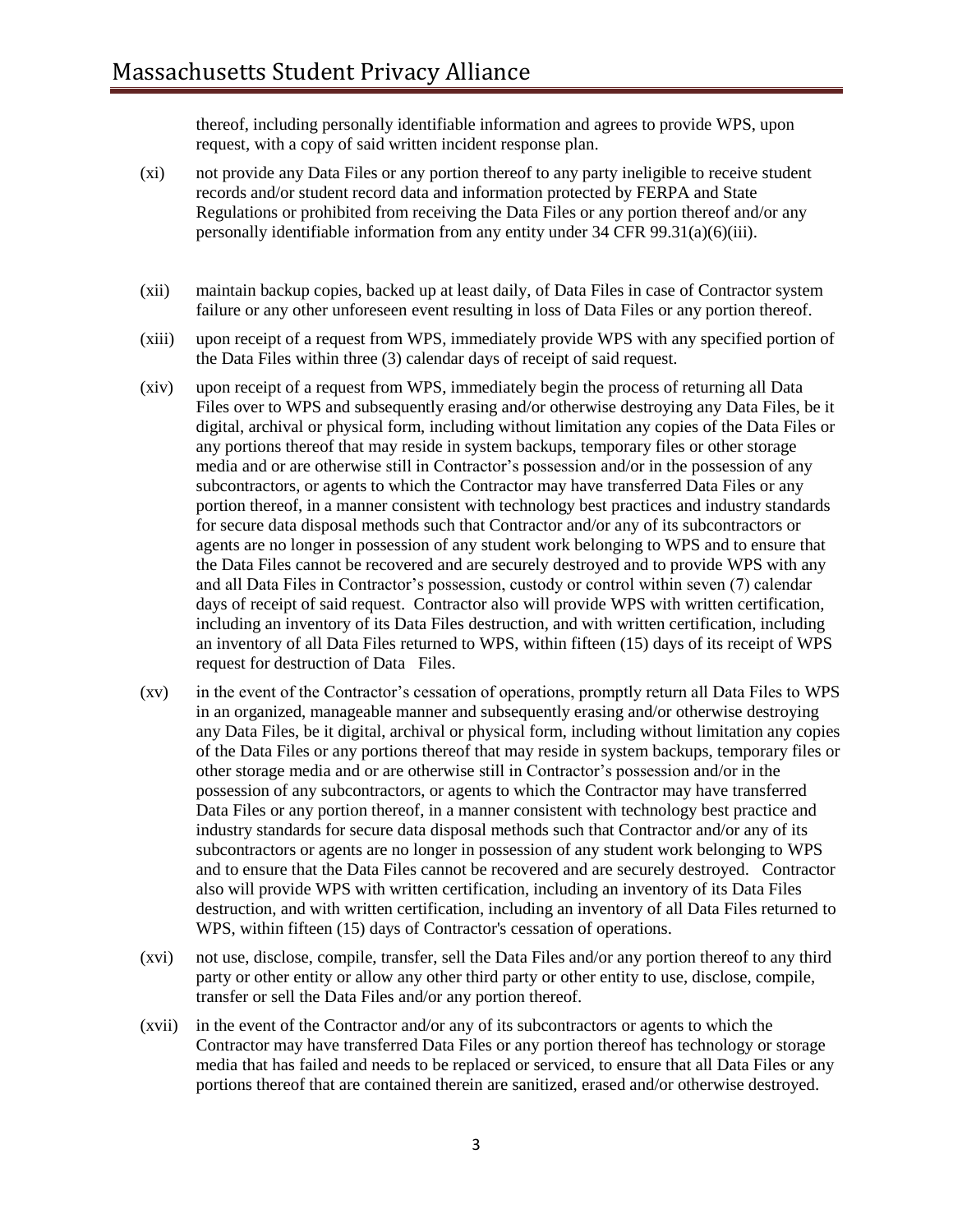Contractor also will provide WPS with written certification, including an inventory of its Data Files destruction, within fifteen (15) days of any such occurrence.

- (xviii) delete WPS Data Files that it collects or receives under this Agreement once the Services referenced in this Agreement lapses.
- (xix) upon receipt of a litigation hold request from WPS, immediately implement a litigation hold and preserve all documents and data relevant identified by WPS and suspend deletion, overwriting, or any other possible destruction of documentation and data identified in, related to, arising out of and/or relevant to the litigation hold.
- (xx) upon receipt of a request from WPS, allow WPS to audit the security and privacy measures that are in place to ensure protection of the Data Files or any portion thereof.
- (xxi) cooperate fully with WPS and any local, state, or federal agency with oversight authority/jurisdiction in connection with any audit or investigation of the Contractor and/or delivery of Services to students and/or WPS, and shall provide full access to Contractor's facilities, staff, agents and WPS Data Files and all records pertaining to the Contractor, WPS Data Files and delivery of Services to WPS. Failure to cooperate shall be deemed a material breach of the Contract.
- (xxii) not assign, subcontract or in any way transfer any interest in this Agreement without the prior written consent of WPS.
- (xxiii) seek prior written consent from WPS before using any de-identified WPS Data Files for internal product development and improvement and/or research. Contractor acknowledges and agrees that de-identified WPS Data Files is defined as data files that have all direct and indirect personal identifiers removed, including any data that could be analyzed and linked to other data to identify the student or the student's family members, including without limitation parents/guardians. This includes, but is not limited to, name, ID numbers, date of birth, demographic information, location data, and federal, state and/or local school identification numbers. Contractor also acknowledges and agrees not to attempt to re-identify de-identified WPS Data Files and not to transfer de-identified WPS Data Files to any party unless (a) that party agrees in writing not to attempt re-identification, and (b) prior written notice has been given to WPS who has provided prior written consent for such transfer.
- 4. Contractor certifies under the penalties of perjury that it complies with all federal and state laws, regulations and rules as such laws may apply to the receipt, storing, maintenance or access to personal information, including without limitation, all standards for the protection of personal information of residents of the Commonwealth and maintaining safeguards for personal information. Contractor hereby further certifies under penalties of perjury that it has a written comprehensive information security program that is in compliance with the provisions of 201 C.M.R. 17.00 et seq. Further, the Contractor hereby certifies under the penalties of perjury that it shall fully comply with the provisions of the federal Family Educational Rights Privacy Act, 20 U.S.C. §1232g and regulations promulgated thereunder and Massachusetts student records law and regulations, including without limitation, 603 C.M.R. 23.00 et seq., and to fully protect the confidentiality of any student data, meta data, user content or other non-public information and/or personally identifiable information provided to it or its representatives. Contractor further represents and warrants that it has reviewed and complied with all information security programs, plans, guidelines, standards and policies that apply to the work it will be performing, that it will communicate these provisions to and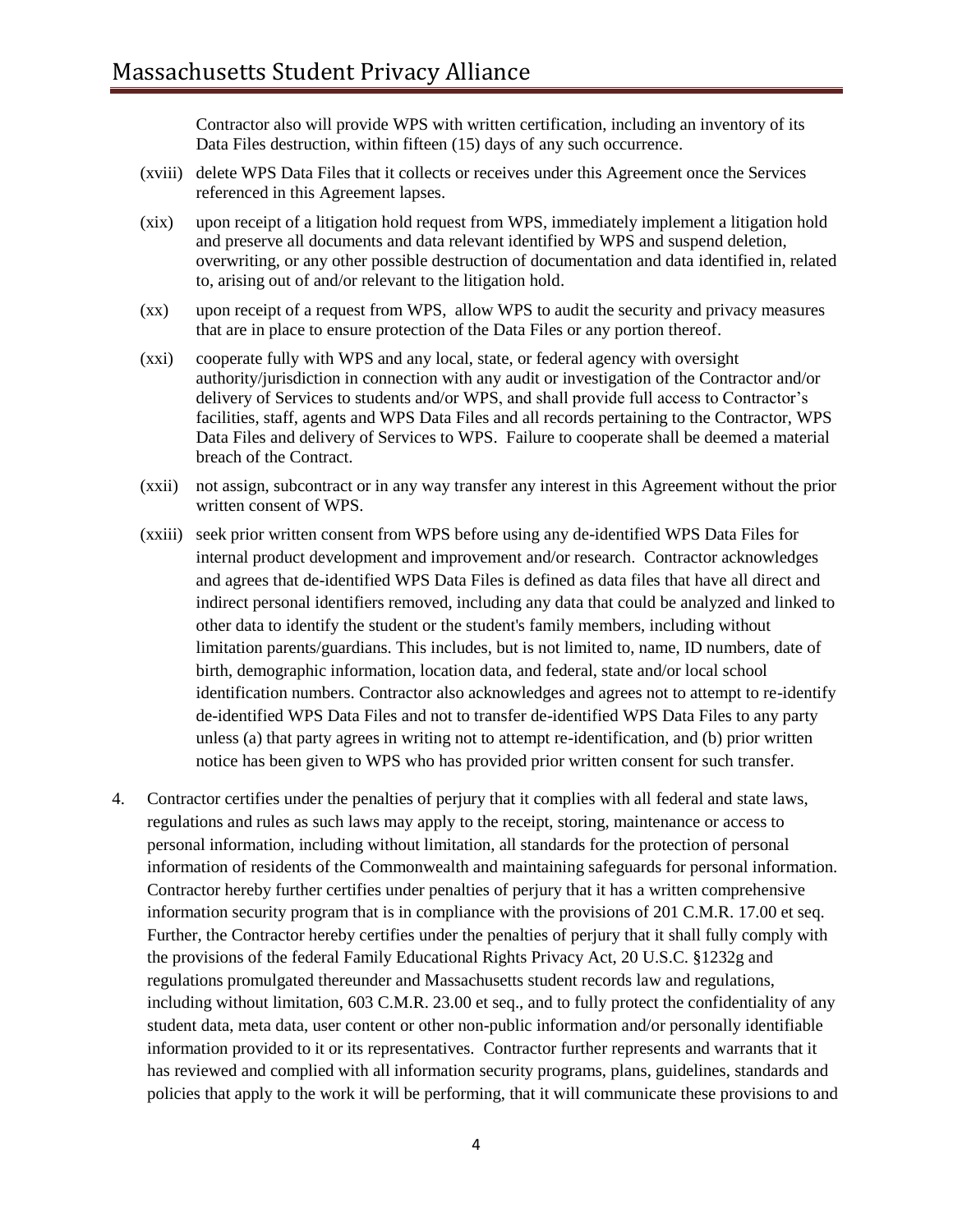enforce them against its subcontractors and will implement and maintain any other reasonable and appropriate security procedures and practices necessary to protect personal information and/or student record information from unauthorized access, destruction, use, modification, disclosure or loss. Contractor also represents and warrants that if the Data Files or any portion thereof, including without limitation, any student data, meta data, user content or other non-public information and/or personally identifiable information, is to be stored on a laptop or other mobile electronic device, that such electronic devices are encrypted and that all such devices will be scanned at the completion of any contract or service agreement and/or research study or project to ensure that no personal information and/or student record information is stored on such electronic devices. Furthermore, Contractor represents and warrants that it has in place a service that will allow it to wipe the hard drive on any stolen laptop or mobile electronic device remotely and have purchased locks for all laptops and mobile electronic devices and have a protocol in place to ensure use by employees.

- 5. Contractor represents, warrants and agrees that its terms of service/terms and conditions of use, license agreement and/or privacy policies dated January 23, 2017 shall be amended as it relates to the Services as follows:
	- (i) Any provision contained in the Contractor's terms of service, terms and conditions of use, license agreement and/or privacy policies regarding the Town and/or WPS, as a user, to indemnify the Contractor are hereby deleted in their entirety.
	- (ii) Any provision in the Contractor's terms of service, terms and conditions of use, license agreement and/or privacy policies that require that the Town and/or WPS, as a user, to carry insurance coverage are hereby deleted in their entirety.
	- (iii) Any provision in the Contractor's terms of service, terms and conditions of use, license agreement and/or privacy policies which specifically disclaim all implied warranties or merchantability, non-infringement and fitness for a particular purpose, the implied conditions of satisfactory quality and acceptance as well as any local jurisdictional analogues to the above and other implied or statutory warranties are hereby deleted in its entirety.
	- (iv) Any provision in the Contractor's terms of service, terms and conditions of use, license agreement and/or privacy policies by which the Town and/or WPS is specifically releasing the Contractor from liability are hereby deleted in their entirety.
	- (v) Any changes that the Contractor may make, from time to time, to its terms of service, terms and conditions of use, license agreement and/or privacy policies, shall not apply to the terms of these Services unless the Contractor and Town and/or WPS agree to such changes in writing.
	- (vi) The laws of the Commonwealth of Massachusetts shall govern this Agreement and the parties agree to be bound by the laws of the Commonwealth of Massachusetts in the resolution of any dispute concerning any of the terms and conditions of this Agreement and consent to the jurisdiction of the United States Court for the District of Massachusetts and/or the trial courts of Massachusetts for any actions arising out of or related to this Agreement and any governing law and or choice of law provisions in the Contractor's terms of service, terms and conditions of use, and license agreement and/or privacy policies which are to the contrary are hereby deleted in their entirety.
	- (vii) All rights, including intellectual property rights, shall remain the exclusive property of WPS and/or the student, as applicable, and Contractor as a limited, nonexclusive license solely for the purpose of performing its obligations as outlined in this Agreement. This Agreement does not give the Contractor any rights, implied or otherwise, to Data Files or any portion thereof, content or intellectual property, except as expressly stated in this Agreement. This includes, without limitation, the right to sell or trade the Data Files or any portion thereof.